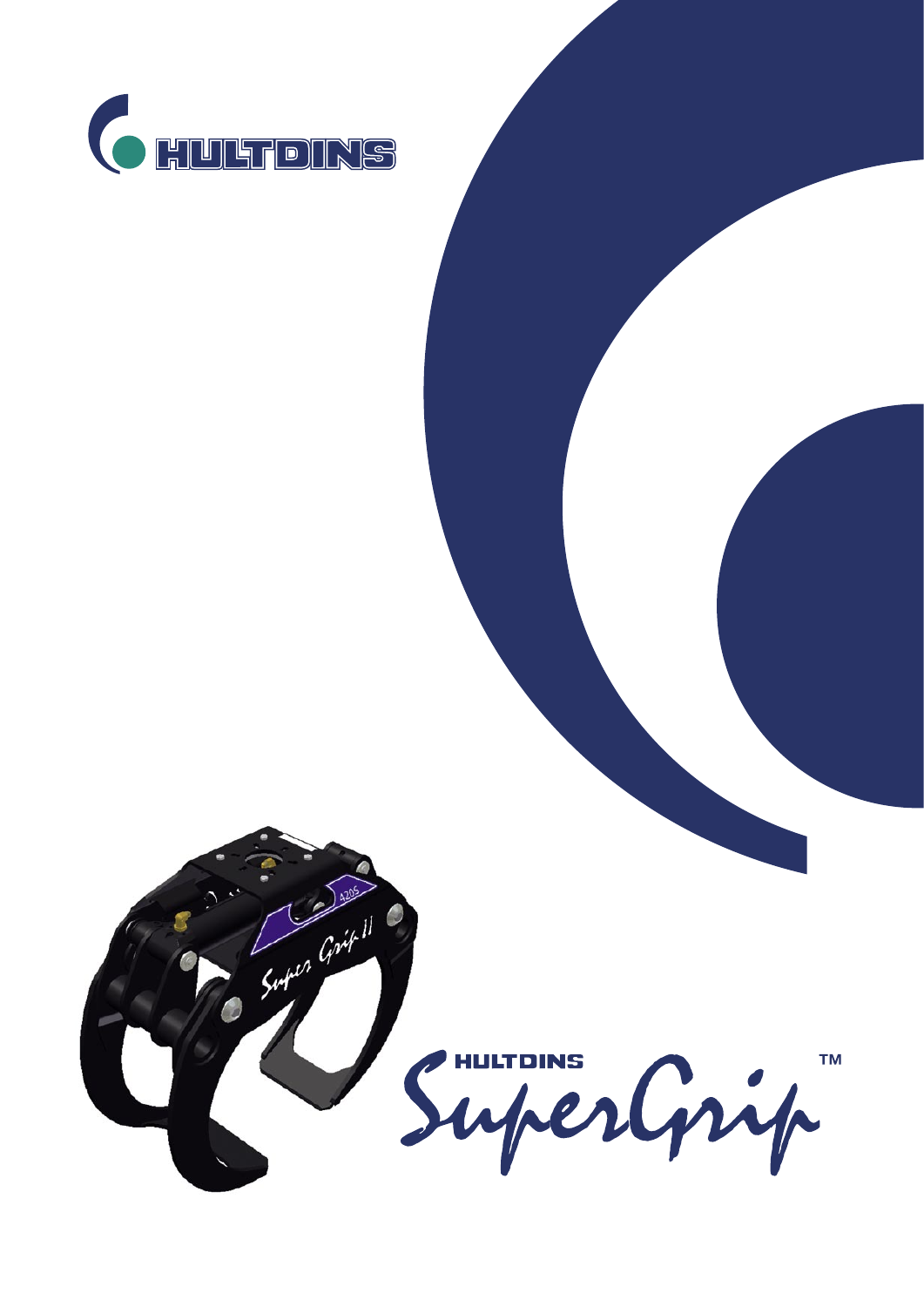

#### **SG II 260**

| Weight                 | 184 kg             |
|------------------------|--------------------|
| Max. load              | 3 500 kg           |
| Gripping area, tip-tip | $0.26 \text{ m}^2$ |
| Max.opening            | 1 547 mm           |
| Overall grapple width  | 460 mm             |



#### **SG II 260 S**

| Weight                 | 200 kg             |
|------------------------|--------------------|
| Max. load              | 4 000 kg           |
| Gripping area, tip-tip | $0.26 \text{ m}^2$ |
| Max. opening           | 1547 mm            |
| Overall grapple width  | 460 mm             |



#### **SG II 260 R**

| 198 kg             |
|--------------------|
| 4 000 kg           |
| $0.26 \text{ m}^2$ |
| 1 555 mm           |
| 468 mm             |
|                    |







### **SG II 300**

| Weight                 | 190 kg             |
|------------------------|--------------------|
| Max. load              | 3 500 kg           |
| Gripping area, tip-tip | $0.30 \text{ m}^2$ |
| Max. opening           | 1 526 mm           |
| Overall grapple width  | 460 mm             |



## **SG II 300 S**

| Weight                 | 205 kg             |
|------------------------|--------------------|
| Max.load               | 4 000 kg           |
| Gripping area, tip-tip | $0.30 \text{ m}^2$ |
| Max.opening            | 1 526 mm           |
| Overall grapple width  | 460 mm             |



#### **SG II 300 R**

| Weight                 | 204 kg             |
|------------------------|--------------------|
| Max. load              | 4 000 kg           |
| Gripping area, tip-tip | $0.30 \text{ m}^2$ |
| Max. opening           | 1 537 mm           |
| Overall grapple width  | 468 mm             |



### **SG II 360**

| Weight                 | 298 kg             |
|------------------------|--------------------|
| Max. load              | 5 000 kg           |
| Gripping area, tip-tip | $0.36 \text{ m}^2$ |
| Max.opening            | 1886 mm            |
| Overall grapple width  | 548 mm             |



## **SG II 360 S**

| Weight                 | 320 kg             |
|------------------------|--------------------|
| Max. load              | 5 000 kg           |
| Gripping area, tip-tip | $0.36 \text{ m}^2$ |
| Max.opening            | 1886 mm            |
| Overall grapple width  | 548 mm             |



## **SG II 360 R**

| Weight                 | 316 kg             |
|------------------------|--------------------|
| Max. load              | 5 000 kg           |
| Gripping area, tip-tip | $0.36 \text{ m}^2$ |
| Max. opening           | 1867 mm            |
| Overall grapple width  | 568 mm             |

The **SuperGrip** product range offers grapples for most log handling applications. SuperGrip grapples are suitable for forwarders, trucks, log loaders, and excavators. They are also used on mill-in feed and other stationary equipment. All short wood models are available in standard, heavy duty ´S´, and 'R' options. The heavy duty ´S´ models are designed for the most demanding conditions and for large machine applications such as excavators. The 'R' models are used for brush and handling different types of refuse. SuperGrip, the world´s most popular grapple is constructed of high strength steel through out.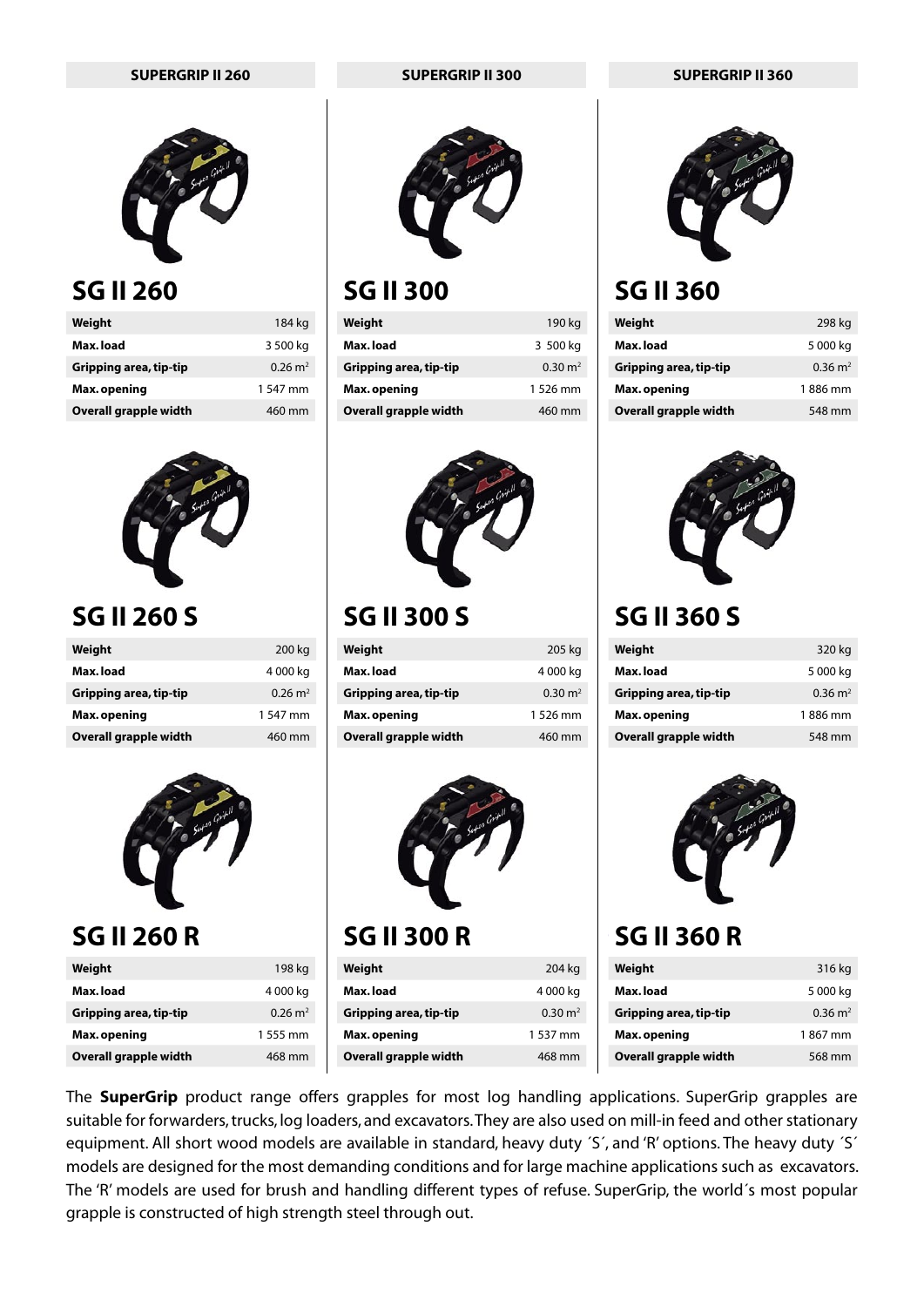

#### **SG II 420**

| Weight                 | 328 kg             |
|------------------------|--------------------|
| Max. load              | 5 500 kg           |
| Gripping area, tip-tip | $0.42 \text{ m}^2$ |
| Max. opening           | 2075 mm            |
| Overall grapple width  | 548 mm             |



#### **SG II 420 S**

| Weight                 | 348 kg             |
|------------------------|--------------------|
| Max. load              | 5 500 kg           |
| Gripping area, tip-tip | $0.42 \text{ m}^2$ |
| Max. opening           | 2075 mm            |
| Overall grapple width  | 548 mm             |



#### **SG II 420 R**

| Weight                 | 345 kg             |
|------------------------|--------------------|
| Max. load              | 5 500 kg           |
| Gripping area, tip-tip | $0.42 \text{ m}^2$ |
| Max. opening           | 2.060 mm           |
| Overall grapple width  | 568 mm             |

SuperGrip



as excavators.





## **SUPERGRIP II 420 SG 260 S**

| Weight                 | 230 kg             |
|------------------------|--------------------|
| Max. load              | 4 500 kg           |
| Gripping area, tip-tip | $0.26 \text{ m}^2$ |
| Max. opening           | 1 525 mm           |
| Overall grapple width  | 432 mm             |

#### **SG 360 S**

| 370 kg             |
|--------------------|
| 5 500 kg           |
| $0.36 \text{ m}^2$ |
| 1.870 mm           |
| 522 mm             |
|                    |



#### **SuperGrip 520** models offer short log models for forwarders and trucks, and the heavy duty 'S' model for exceptional performance on excavators.



## **Weight** 350 kg

**SG 520**

| Max. load              | 7 000 kg           |
|------------------------|--------------------|
| Gripping area, tip-tip | $0.52 \text{ m}^2$ |
| Max.opening            | 2322 mm            |
| Overall grapple width  | 514 mm             |
|                        |                    |

## **SG 520 S**

| Weight                 | 420 kg             |
|------------------------|--------------------|
| Max. load              | 7 000 kg           |
| Gripping area, tip-tip | $0.52 \text{ m}^2$ |
| Max. opening           | 2322 mm            |
| Overall grapple width  | 514 mm             |

## **SG 520 R**

| Weight                 | 395 kg             |
|------------------------|--------------------|
| Max. load              | 7 000 kg           |
| Gripping area, tip-tip | $0.52 \text{ m}^2$ |
| Max. opening           | 2317 mm            |
| Overall grapple width  | 514 mm             |
|                        |                    |

**GLC** is Hultdins oldest generation short log grapple. The GLC's more narrow geometry and strong grapple force tip to tip has made the model a very popular grapple among treelength logging trucks in middle Europe.



## **GLC 40**

| Weight                 | 270 kg             |
|------------------------|--------------------|
| Max. load              | 5 500 kg           |
| Gripping area, tip-tip | $0.40 \text{ m}^2$ |
| Max. opening           | 1 700 mm           |
| Overall grapple width  | 530 mm             |

#### **GLC 50**

| Weight                 | 315 kg             |
|------------------------|--------------------|
| Max. load              | 7 000 kg           |
| Gripping area, tip-tip | $0.50 \text{ m}^2$ |
| Max. opening           | 1950 mm            |
| Overall grapple width  | 530 mm             |

SUPERGRIP 520

GLC 40 - 50

SUPERGRIP 260 S **SUPERGRIP 260 S**